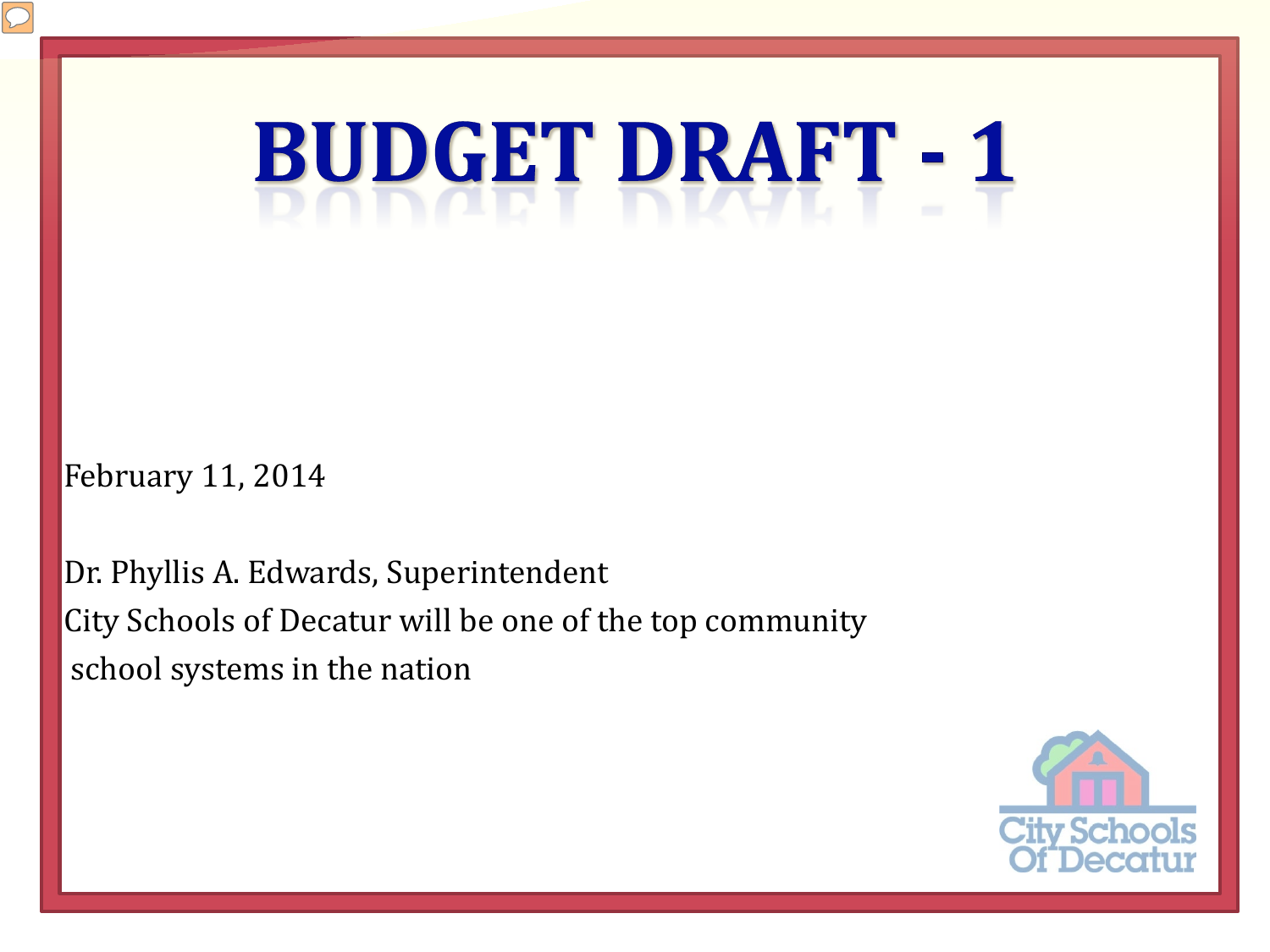#### **Agenda**

- Revenue & Expenditure Overview
- Fund Balance
- Revenues
- Expenditures
- Calendar

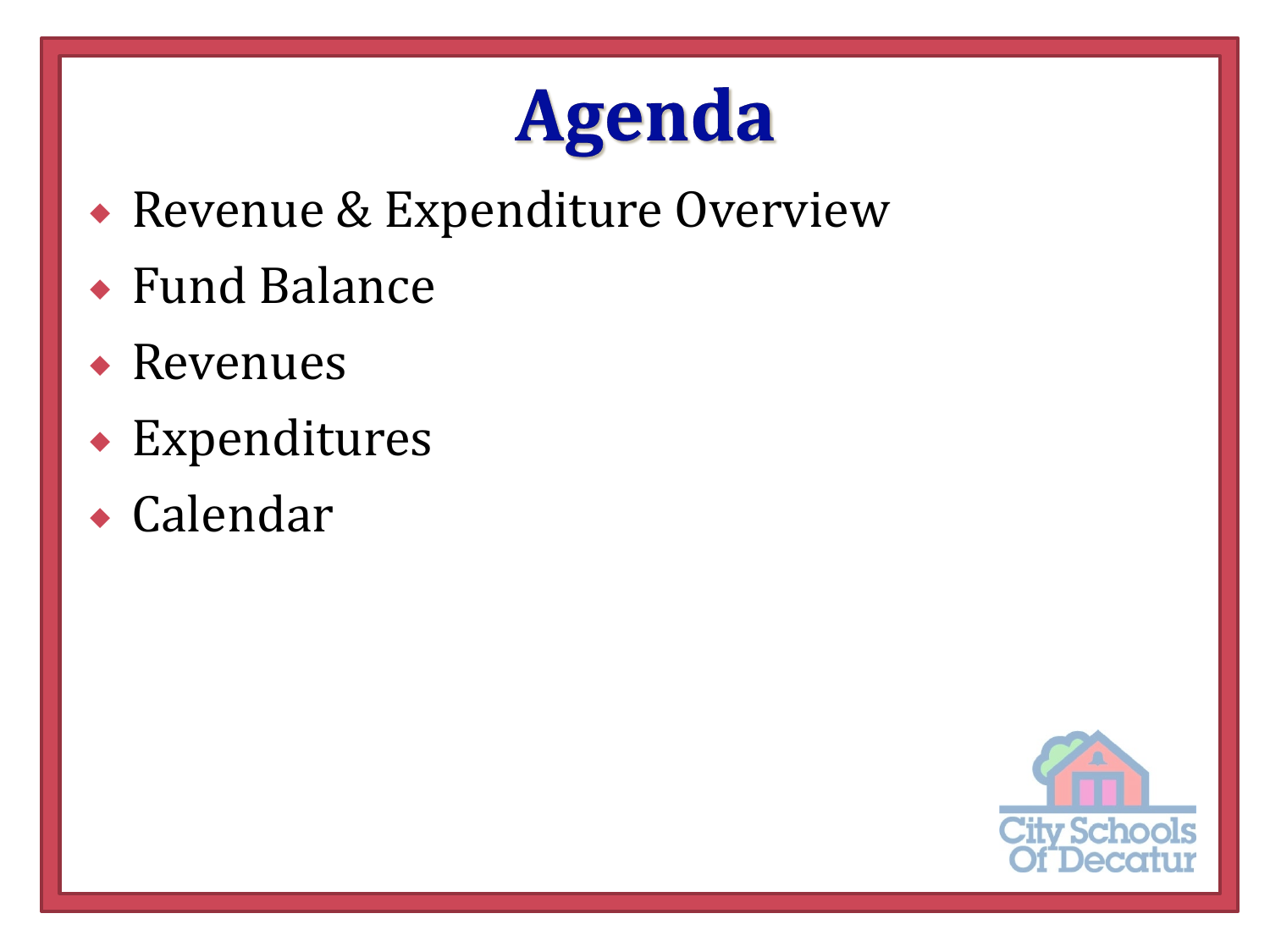#### **Revenue & Expenditure Overview**

**City Schools of Decatur Budget for Fiscal Year 2014** July 1, 2013 through June 30, 2014

|                                                         |     | <b>General Fund</b> |    | <b>Special Funds</b> |    | <b>Nutrition Fund</b> |    | <b>Capital Funds</b> |
|---------------------------------------------------------|-----|---------------------|----|----------------------|----|-----------------------|----|----------------------|
| <b>ESTIMATED REVENUES</b>                               |     |                     |    |                      |    |                       |    |                      |
| <b>Local Taxes</b>                                      | \$  | 24,716,408          |    |                      |    |                       | Ś. | 3,324,000            |
| <b>Local Other</b>                                      |     | 2,658,498           |    |                      | \$ | 842,119               |    |                      |
| <b>State General</b>                                    |     | 16,546,288          |    |                      |    |                       |    |                      |
| <b>State Other</b>                                      |     |                     | \$ | 625,000              |    | 27,000                |    |                      |
| Federal                                                 |     |                     |    | 1,482,105            |    | 616,000               |    |                      |
| <b>Transfers from Other Funds</b>                       |     |                     |    | 274,176              |    |                       |    |                      |
| <b>General Fund Balance Obligated</b>                   |     | 2,814,181           |    |                      |    |                       |    |                      |
| <b>Capital Fund Balance Restricted</b>                  |     |                     |    |                      |    |                       |    | 3,037,288            |
| <b>Total Revenues</b>                                   | \$. | 46,735,375          | \$ | 2,381,281            | \$ | 1,485,119             | \$ | 6,361,288            |
| <b>ESTIMATED EXPENDITURES</b>                           |     |                     |    |                      |    |                       |    |                      |
|                                                         |     |                     |    |                      |    |                       |    |                      |
| <b>Instruction</b>                                      | \$. | 30,903,467          | Ŝ. | 2,037,440            |    |                       |    |                      |
| <b>Pupil Services</b>                                   |     | 1,440,088           |    | 14,621               |    |                       |    |                      |
| <b>Improvement of Instructional Services</b>            |     | 1,284,111           |    | 248,479              |    |                       |    |                      |
| <b>Educational Media Services</b>                       |     | 896,729             |    |                      |    |                       |    |                      |
| <b>Federal Grant Administration</b>                     |     |                     |    | 62,555               |    |                       |    |                      |
| <b>General Administration</b>                           |     | 873,814             |    |                      |    |                       |    |                      |
| <b>School Administration</b>                            |     | 3,513,164           |    |                      |    |                       |    |                      |
| <b>Support Services - Business</b>                      |     | 479,009             |    |                      |    |                       |    |                      |
| <b>Maintenance and Operation of Plant Services</b>      |     | 4,265,158           |    |                      |    |                       |    |                      |
| <b>Student Transportation Service</b>                   |     | 1,128,014           |    | 11,602               |    |                       |    |                      |
| <b>Support Services - Central</b>                       |     | 771,703             |    |                      |    |                       |    |                      |
| <b>Other Support Services</b>                           |     |                     |    | 6,584                |    |                       |    |                      |
| <b>School Nutrition Program</b>                         |     | 834,139             |    |                      | Ś. | 1,485,119             |    |                      |
| <b>Community Services Operations</b>                    |     | 71,803              |    |                      |    |                       |    |                      |
| <b>Facilities Acquisition and Construction Services</b> |     |                     |    |                      |    |                       | Ś  | 5,337,188            |
| <b>Transfers to Other Funds</b>                         |     | 274,176             |    |                      |    |                       |    |                      |
| <b>Debt Service</b>                                     |     |                     |    |                      |    |                       |    | 1,024,100            |
| <b>Total Expenditures</b>                               | \$  | 46,735,375          | \$ | 2,381,281            | \$ | 1,485,119             | \$ | 6,361,288            |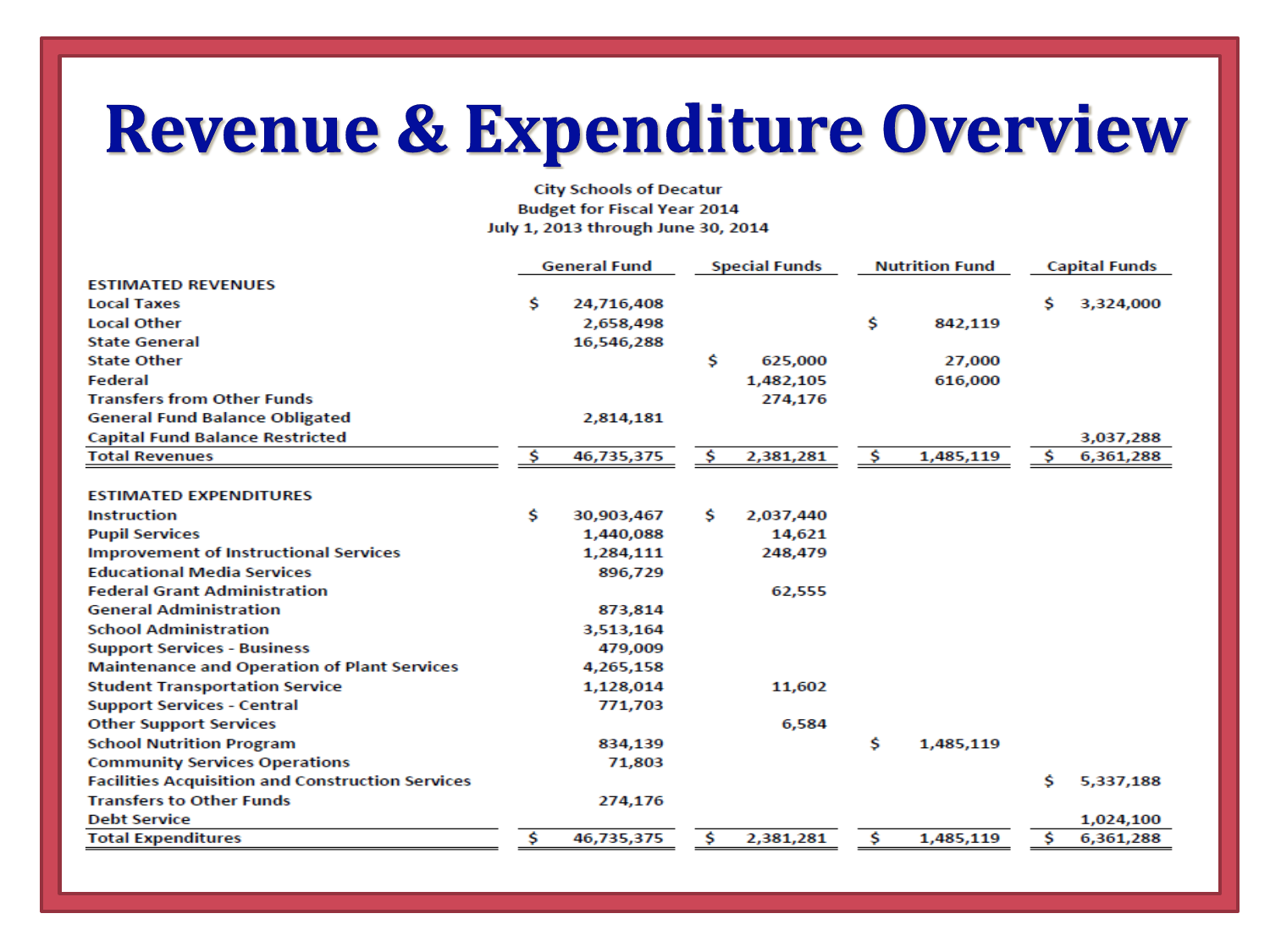#### **Fund Balance**

#### **Ending Fund Balance**

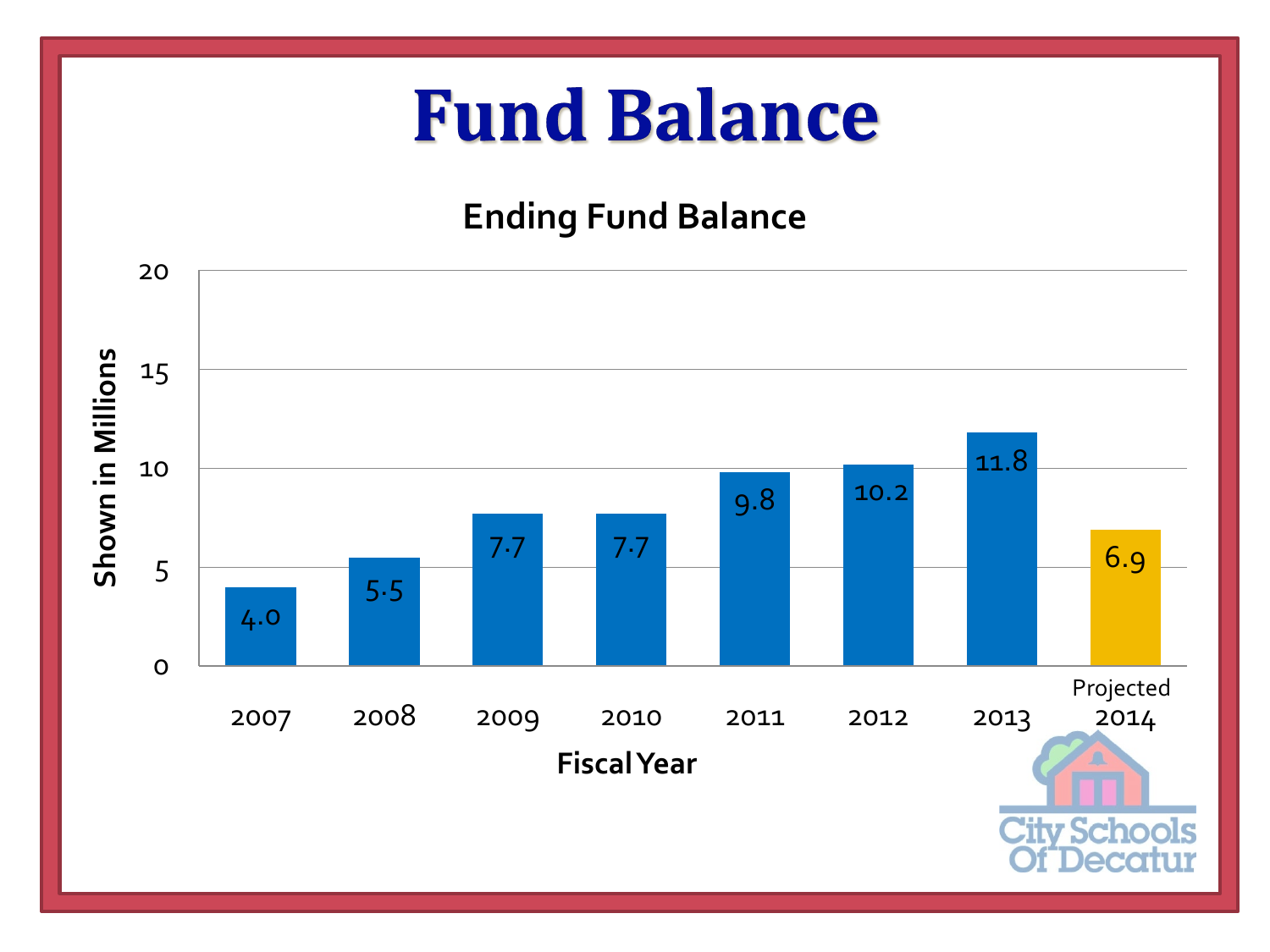#### **General Fund Revenues**

| Source of<br><b>Revenue</b>       | FY 2013<br><b>Budget</b> | FY 2013<br><b>Actual</b> | Percentage<br>of Budget<br>to Actual | FY2014<br><b>Budget</b> | <b>FY2015</b><br><b>Assumptions</b> |
|-----------------------------------|--------------------------|--------------------------|--------------------------------------|-------------------------|-------------------------------------|
| <b>Taxes</b>                      | 23,874,212               | 25,276,749               | 106%                                 | 24,716,408              | 24,647,871                          |
| Tuition                           | 2,367,638                | 2,665,012                | 113%                                 | 2,334,498               | 2,269,312                           |
| <b>Other Local</b>                | 324,000                  | 158,863                  | 49%                                  | 324,000                 | 324,000                             |
| <b>QBE</b>                        | 20,353,396               | 21,921,638               | 108%                                 | 24,017,509              | 24,308,430                          |
| <b>Local Fair</b><br><b>Share</b> | $-4,767,669$             | $-4,801,833$             | 101%                                 | $-5,078,219$            | -5,377,702                          |
| Austerity                         | $-2,095,337$             | $-2,122,274$             | 101%                                 | $-2,538,458$            | $-2,561,120$                        |
| <b>State</b>                      | 140,995                  | 483,383                  | 343%                                 | 145,456                 | 134,672                             |
| Federal                           |                          | 1,251                    |                                      |                         |                                     |
| <b>TOTAL</b><br><b>REVENUES</b>   | 40,197,235               | 43,582,789               | 108%                                 | 43,921,194              | 43,745,463                          |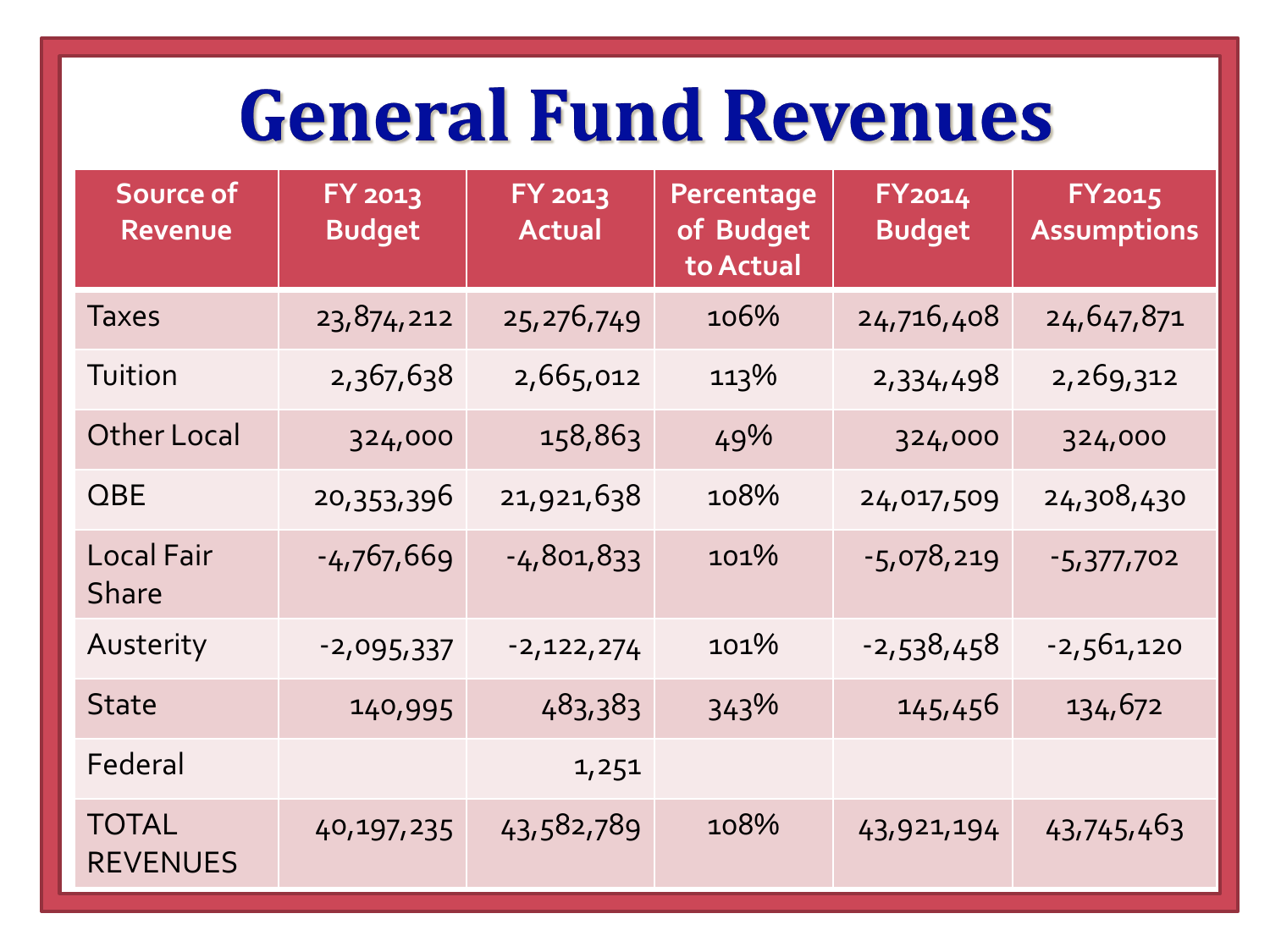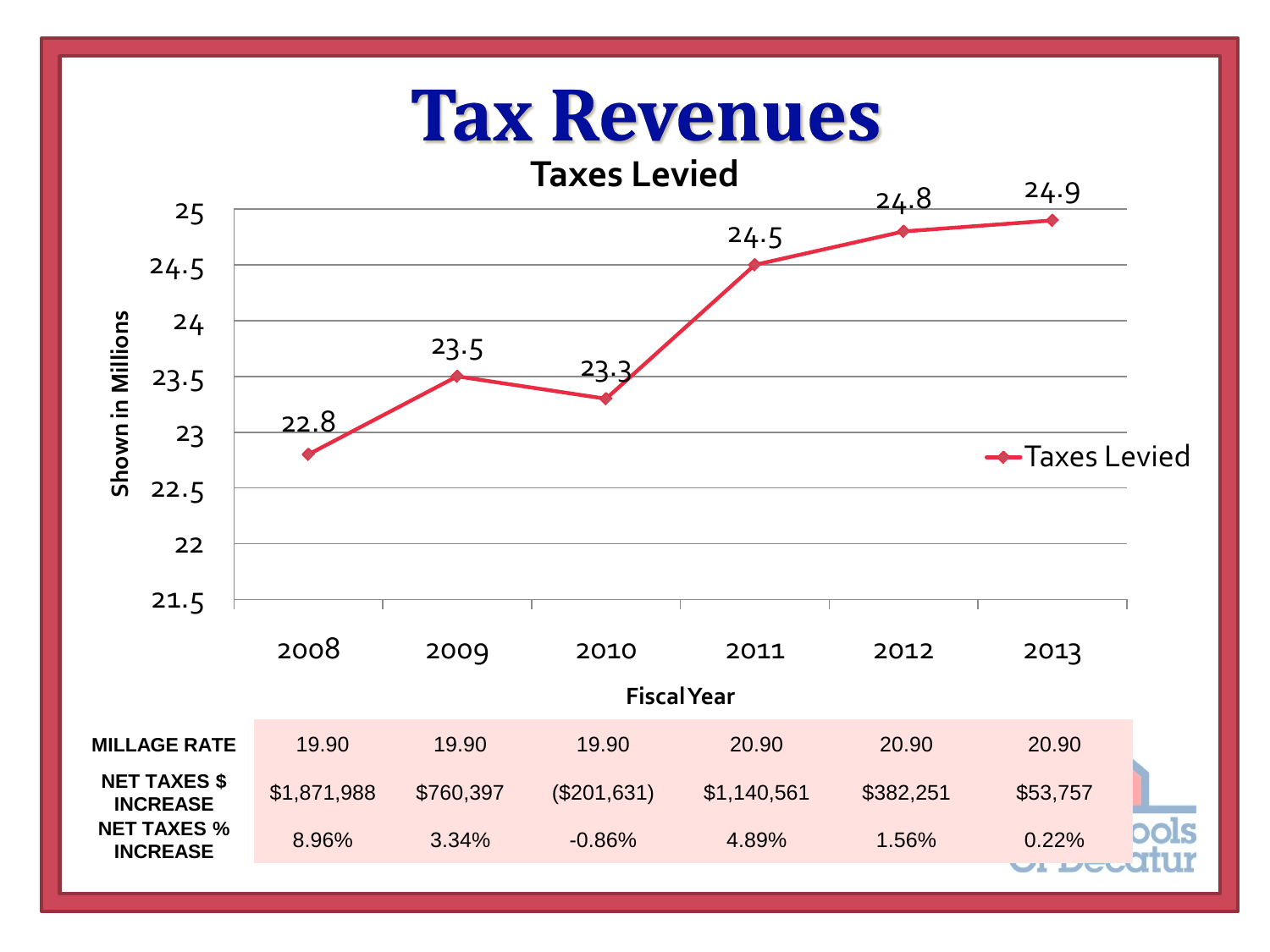#### **Tax Revenue Assumptions**

| <b>RATE OF GROWTH</b> | <b>REVENUE</b><br><b>GENERATED</b> | <b>INCREASE</b> |
|-----------------------|------------------------------------|-----------------|
| $1\%$                 | \$24,647,871                       | \$244,038       |
| $1.5\%$               | \$24,769,890                       | \$366,057       |
| $2\%$                 | \$24,891,909                       | \$488,076       |
| $2.5\%$               | \$25,013,928                       | \$610,095       |
| 3%                    | \$25,135,947                       | \$732,114       |

\*Assuming the Millage rate stays at 20.90 and the digest grows on the FY 2014 taxes levied of \$24,901,870 with a collection rate of 98%.

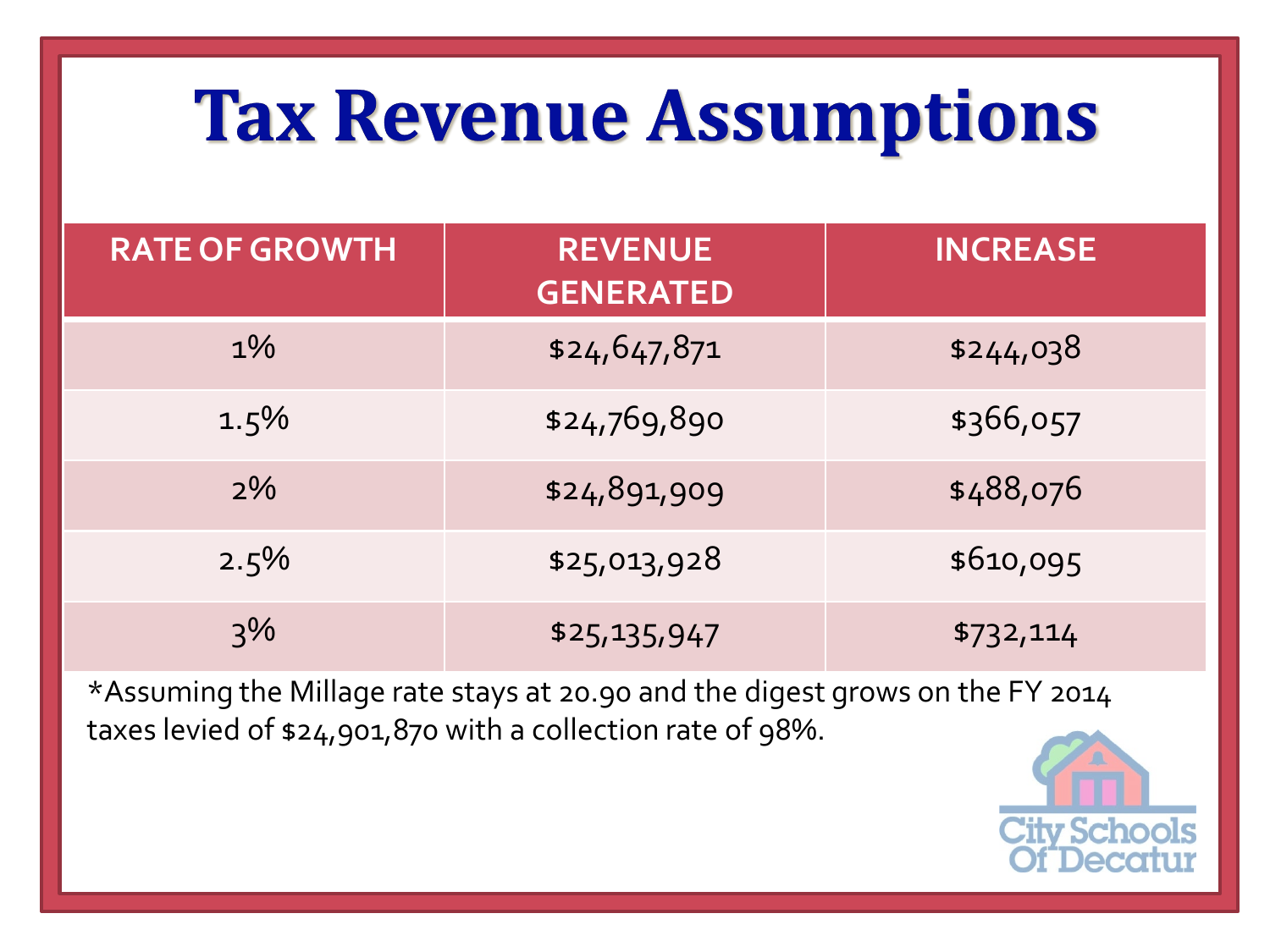#### Tax Revenues: Budget vs. Actual

 $\sqrt{C}$ 

| <b>FISCALYEAR</b> | <b>BUDGET</b> | <b>ACTUAL</b> | <b>PERCENTAGE OF</b><br><b>BUDGETTO</b><br><b>ACTUAL</b> |
|-------------------|---------------|---------------|----------------------------------------------------------|
| 2008              | \$20,876,656  | \$20,649,968  | 98%                                                      |
| 2009              | \$22,567,464  | \$22,270,280  | 98%                                                      |
| 2010              | \$22,984,950  | \$23,197,508  | 100%                                                     |
| 2011              | \$23,075,560  | \$24,115,465  | 104%                                                     |
| 2012              | \$23,661,776  | \$24,605,958  | 103%                                                     |
| 2013              | \$23,874,212  | \$25,276,749  | 106%                                                     |

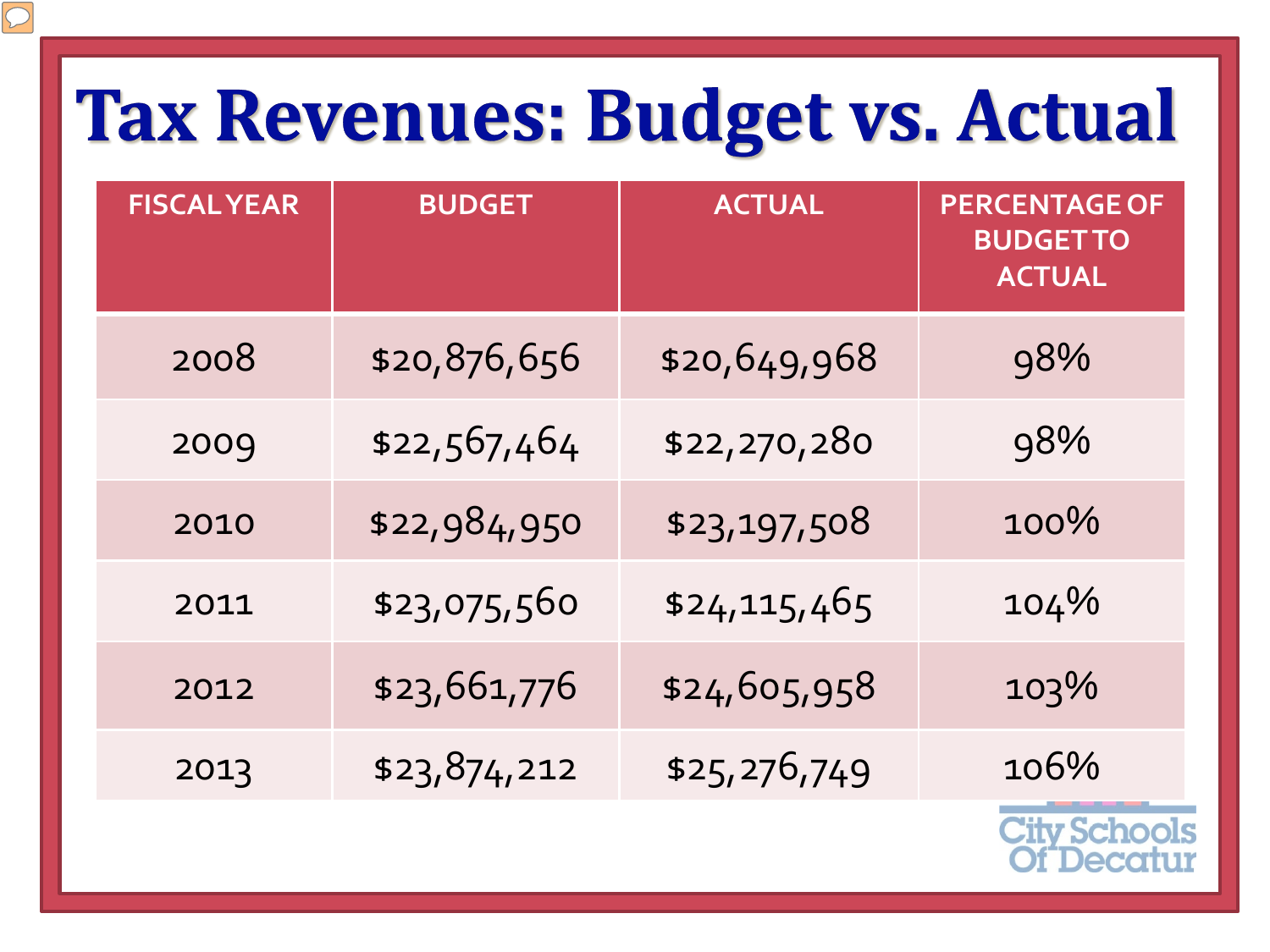# **Cumulative Austerity Reduction of \$13,827,549**



Shown in Millions **Shown in Millions**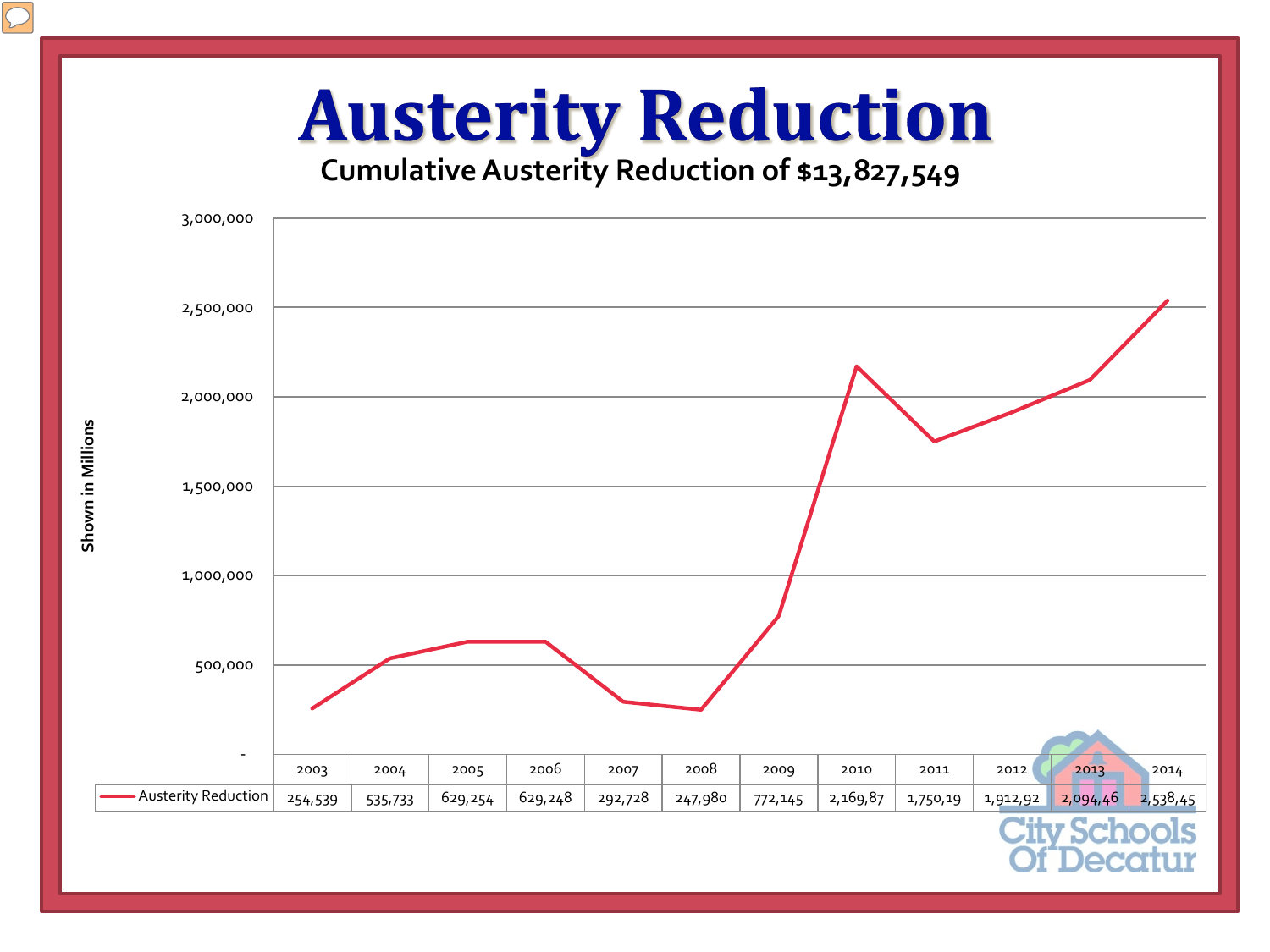#### **QBE Budget vs. Actual**

 $\overline{C}$ 

| <b>FISCAL YEAR</b> | <b>BUDGET</b> | <b>ACTUAL</b> | <b>PERCENTAGE</b><br><b>OF BUDGET TO</b><br><b>ACTUAL</b> |
|--------------------|---------------|---------------|-----------------------------------------------------------|
| 2008               | \$9,533,684   | \$10,875,284  | 114%                                                      |
| 2009               | \$10,246,858  | \$10,217,365  | 99%                                                       |
| 2010               | \$10,741,120  | \$9,590,616   | 89%                                                       |
| 2011               | \$10,226,970  | \$11,682,407  | 114%                                                      |
| 2012               | \$11,793,477  | \$13,354,448  | 113%                                                      |
| 2013               | \$13,490,390  | \$14,997,531  | 111%                                                      |
|                    |               |               | ity Schools                                               |

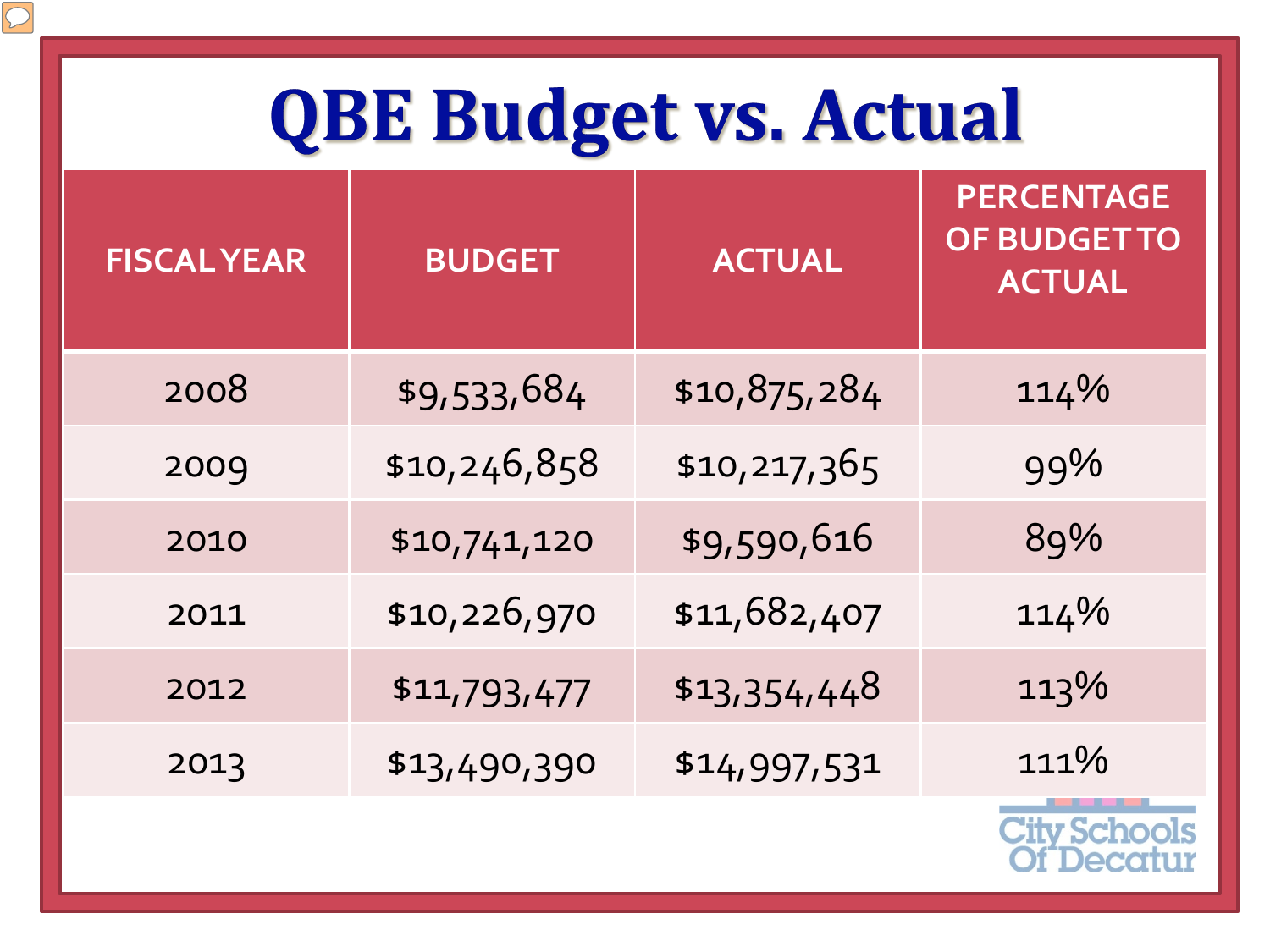## Expenditures

| <b>Expenditures</b>                                    | <b>FY2013</b><br><b>Budget</b> | <b>FY2013</b><br><b>Actual</b> | FY2014<br><b>Budget</b> |
|--------------------------------------------------------|--------------------------------|--------------------------------|-------------------------|
| <b>Salaries</b>                                        | 25,880,113                     | 24,673,619                     | 27,138,108              |
| <b>Benefits</b>                                        | 11,524,123                     | 8,959,174                      | 12,639,813              |
| <b>Services</b>                                        | 1,373,596                      | 1,383,409                      | 1,362,887               |
| <b>Building Maintenance &amp;</b><br>Grounds           | 1,328,590                      | 1,342,499                      | 1,176,481               |
| <b>Travel &amp; Other Purchased</b><br><b>Services</b> | 1,133,804                      | 1,200,461                      | 875,160                 |
| <b>Supplies &amp; Equipment</b>                        | 2,839,332                      | 4,367,716                      | 2,787,219               |
| <b>Buses &amp; Other Assets</b>                        | 760,000                        | 773,494                        | 130,000                 |
| Fees & Payments                                        | 168,882                        | 726,391                        | 351,531                 |
| Transfers to other funds                               |                                | 1,090,955                      | 274,176                 |
| <b>TOTAL</b>                                           | 45,008,440                     | 44,517,738                     | 46,735,375              |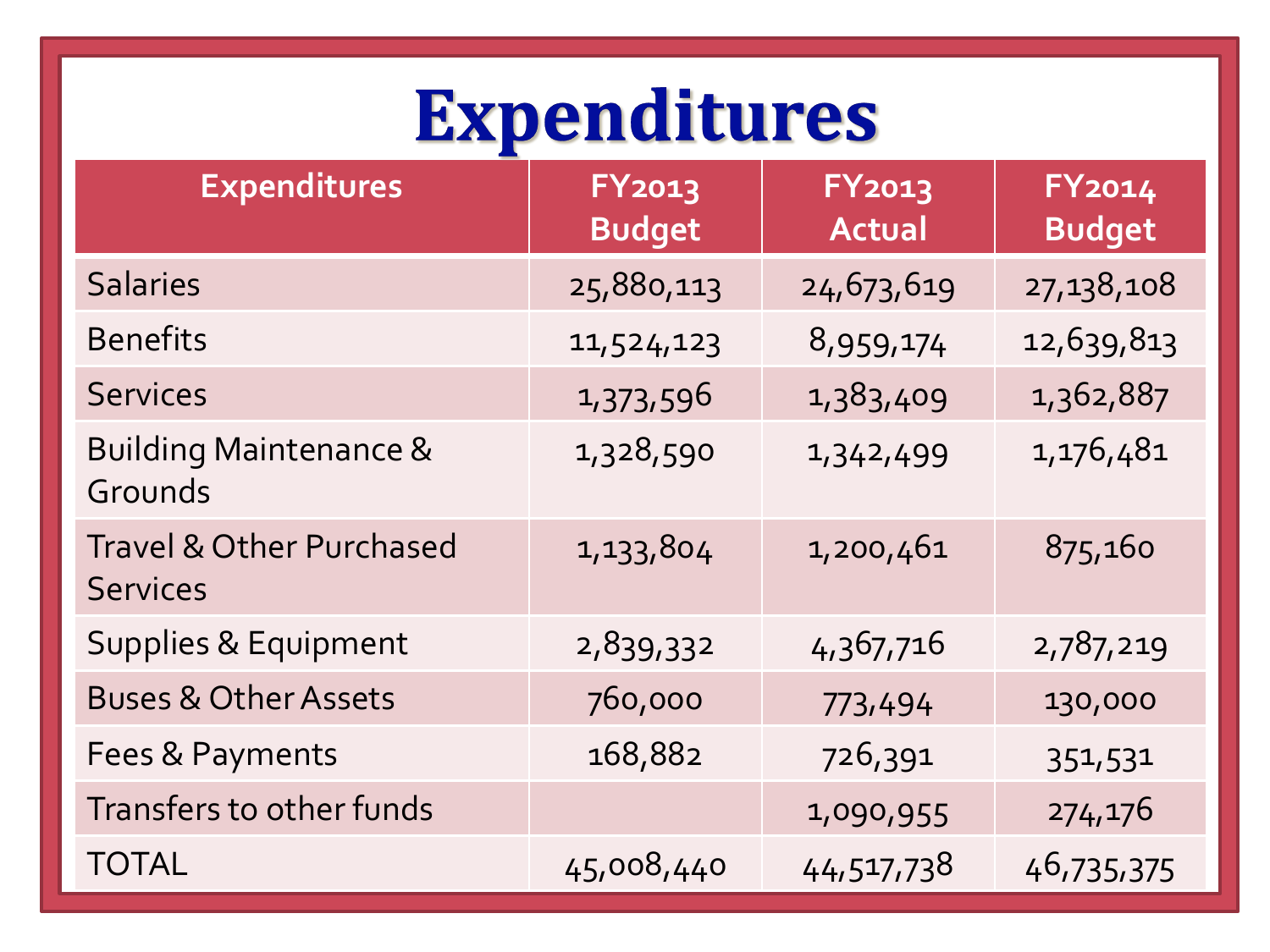#### **Expenditure Assumptions**

| <b>Assumptions</b>                 | Impact          |
|------------------------------------|-----------------|
| <b>Expenditures over revenues</b>  | \$2,989,912     |
| 17.5 new positions                 | \$1,365,000     |
| Non-certified health insurance     | $***$ \$485,000 |
| <b>Teachers' Retirement System</b> | \$240,000       |
| Portables                          | \$140,000       |
| <b>Instructional Materials</b>     | \$30,000        |
| TOTAL                              | \$5,249,912     |

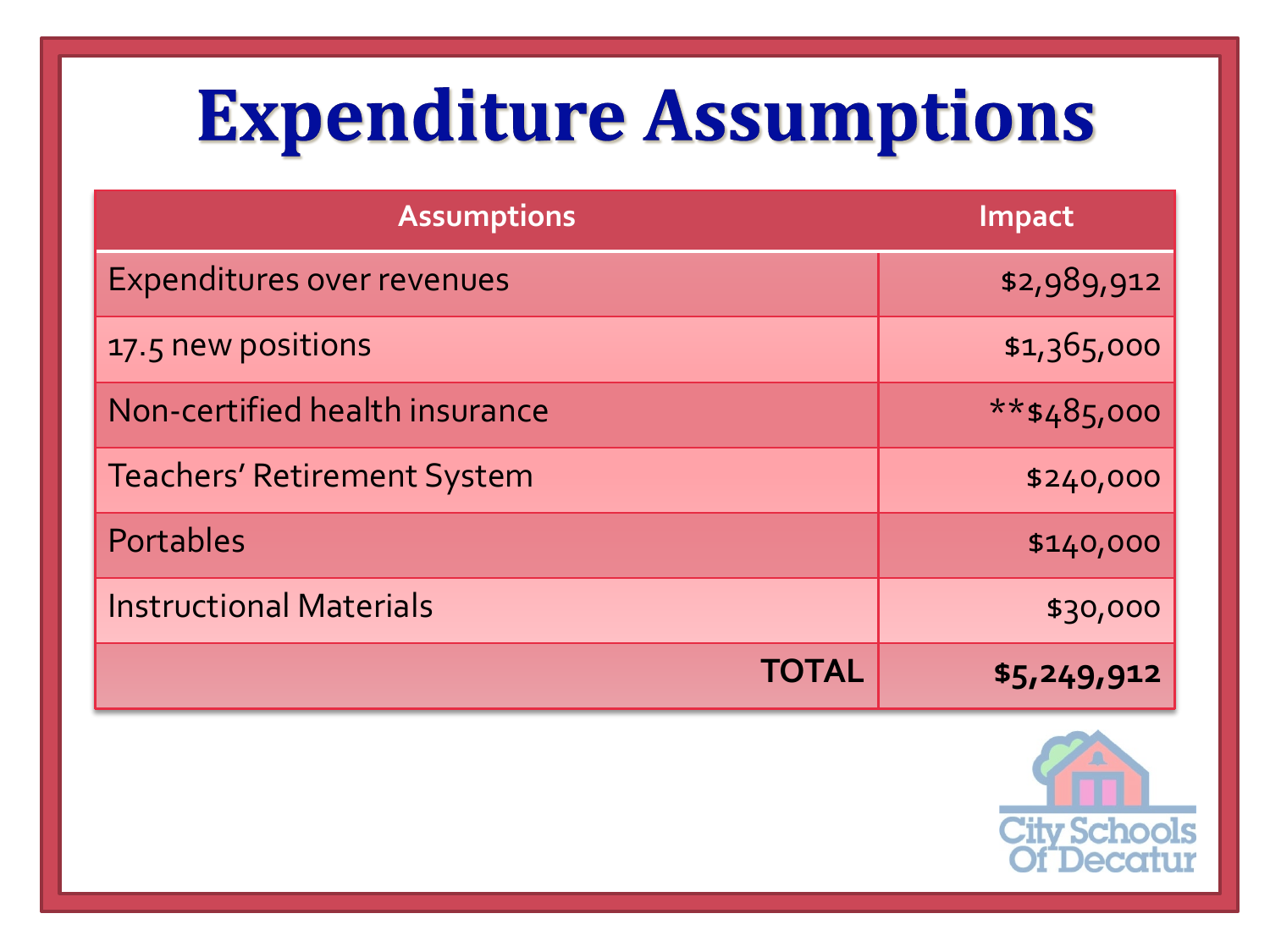## DRAFT 1 - FY2014 BUDGET

#### **City Schools of Decatur Draft of Budget**

|                         | <b>General Fund Revenue &amp; Expenditure Comparisons</b> |
|-------------------------|-----------------------------------------------------------|
| Eiscal Vear 2015 Rudget |                                                           |

| <b>MAJOR REVENUE SOURCES</b>                 |                             |             |
|----------------------------------------------|-----------------------------|-------------|
|                                              |                             | Draft 1     |
|                                              | FY2014 BUDGET FY2015 BUDGET |             |
| <b>Taxes</b>                                 | 24,716,408                  | 24,647,871  |
| <b>Tuition</b>                               | 2,334,498                   | 2,269,312   |
| <b>Other Local Revenue</b>                   | 324,000                     | 324,000     |
| <b>State</b>                                 | 16,546,288                  | 16,504,280  |
| Federal                                      |                             |             |
| <b>TOTAL</b>                                 | 43,921,194                  | 43,745,463  |
|                                              |                             |             |
|                                              |                             |             |
| <b>MAJOR EXPENDITURE CATEGORIES</b>          |                             |             |
| <b>Salaries</b>                              | 27,138,108                  | 28,503,108  |
| <b>Benefits</b>                              | 12,639,813                  | 13,364,813  |
| <b>Services</b>                              | 1,362,887                   | 1,362,887   |
| <b>Building Maintenance &amp; Grounds</b>    | 1,176,481                   | 1,316,481   |
| <b>Travel &amp; Other Purchased Services</b> | 875,160                     | 875,160     |
| <b>Supplies &amp; Equipment</b>              | 2,787,219                   | 2,817,219   |
| <b>Buses &amp; Other Assets</b>              | 130,000                     | 130,000     |
| <b>Fees &amp; Payments</b>                   | 351,531                     | 351,531     |
| <b>Transfers to Other Funds</b>              | 274,176                     | 274,176     |
| <b>TOTAL</b>                                 | 46,735,375                  | 48,995,375  |
|                                              |                             |             |
| <b>Revenues over Expense</b>                 | (2,814,181)                 | (5,249,912) |
| <b>Board Approved Amendment</b>              | (2,100,000)                 |             |
| <b>Projected Beginning Fund Balance</b>      | 11,803,998                  | 6,889,817   |
| <b>Projected Ending Fund Balance</b>         | 6,889,817                   | 1,639,905   |
| <b>Millage</b>                               | 20.900                      | 20.900      |
| <b>Fund Balance % of Expenditures</b>        | 14.742%                     | 3.347%      |

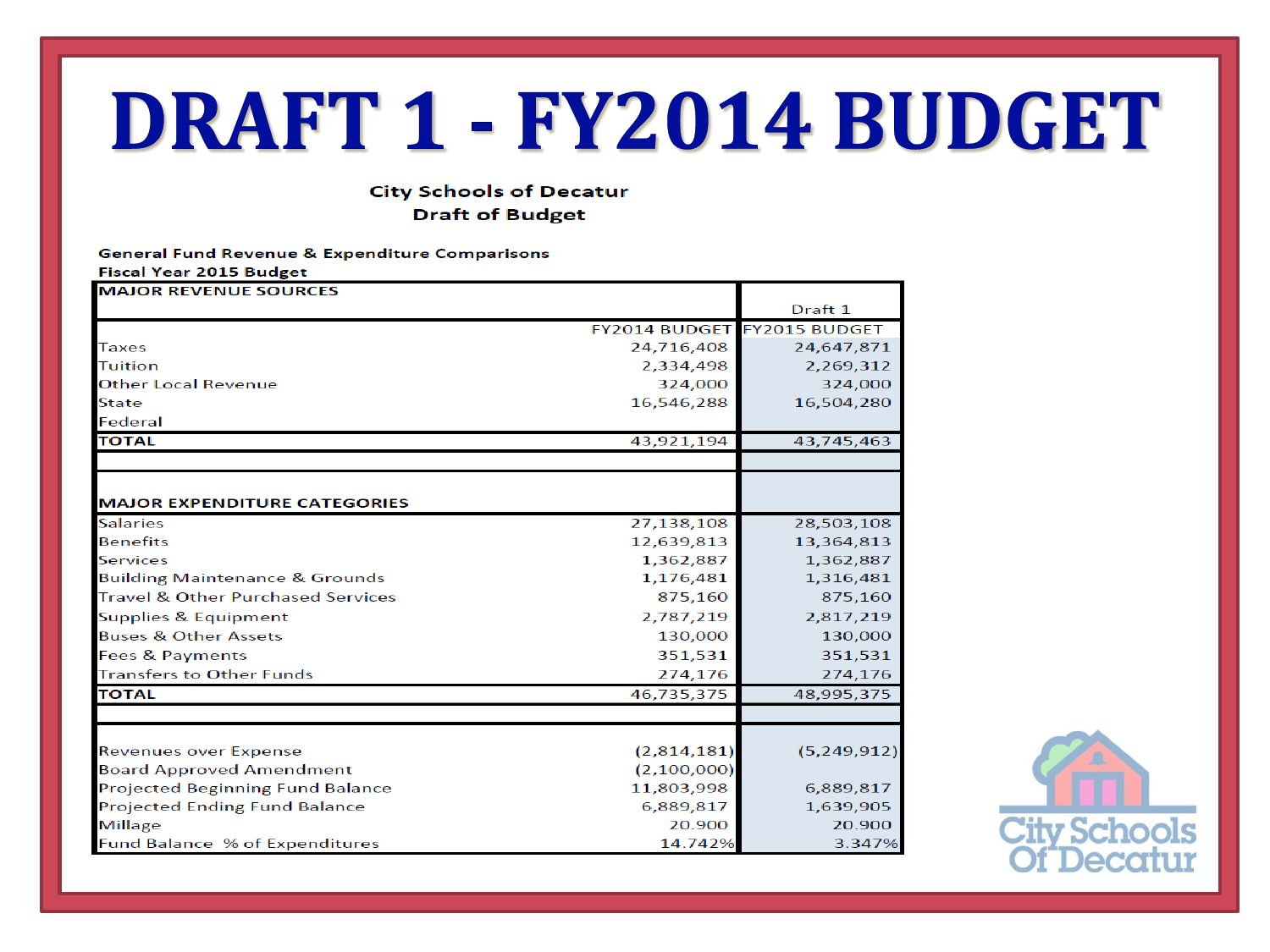#### **Tentative FY14 Budget Calendar**

| <b>Item</b>                                                                                      | <b>Date</b>                                       |
|--------------------------------------------------------------------------------------------------|---------------------------------------------------|
| <b>Presentation of Draft 1</b>                                                                   | February 11, 2014<br><b>Reqular Board Meeting</b> |
| <b>Presentation of Draft 2</b>                                                                   | March 11, 2014<br><b>Regular Board Meeting</b>    |
| <b>Board Work Session with Schools and Departments</b>                                           | April 18, 2014<br><b>Board Work Session</b>       |
| Tentative approval of Fiscal Year 2015 Budget                                                    | May 13, 2014<br><b>Reqular Board Meeting</b>      |
| Final approval of Fiscal Year 2015 Budget and tentative<br>approval of property tax millage rate | June 10, 2014<br><b>Reqular Board Meeting</b>     |
| Final approval of Fiscal Year 2015 property tax millage<br>rate                                  | July 8, 2014<br><b>Reqular Board Meeting</b>      |